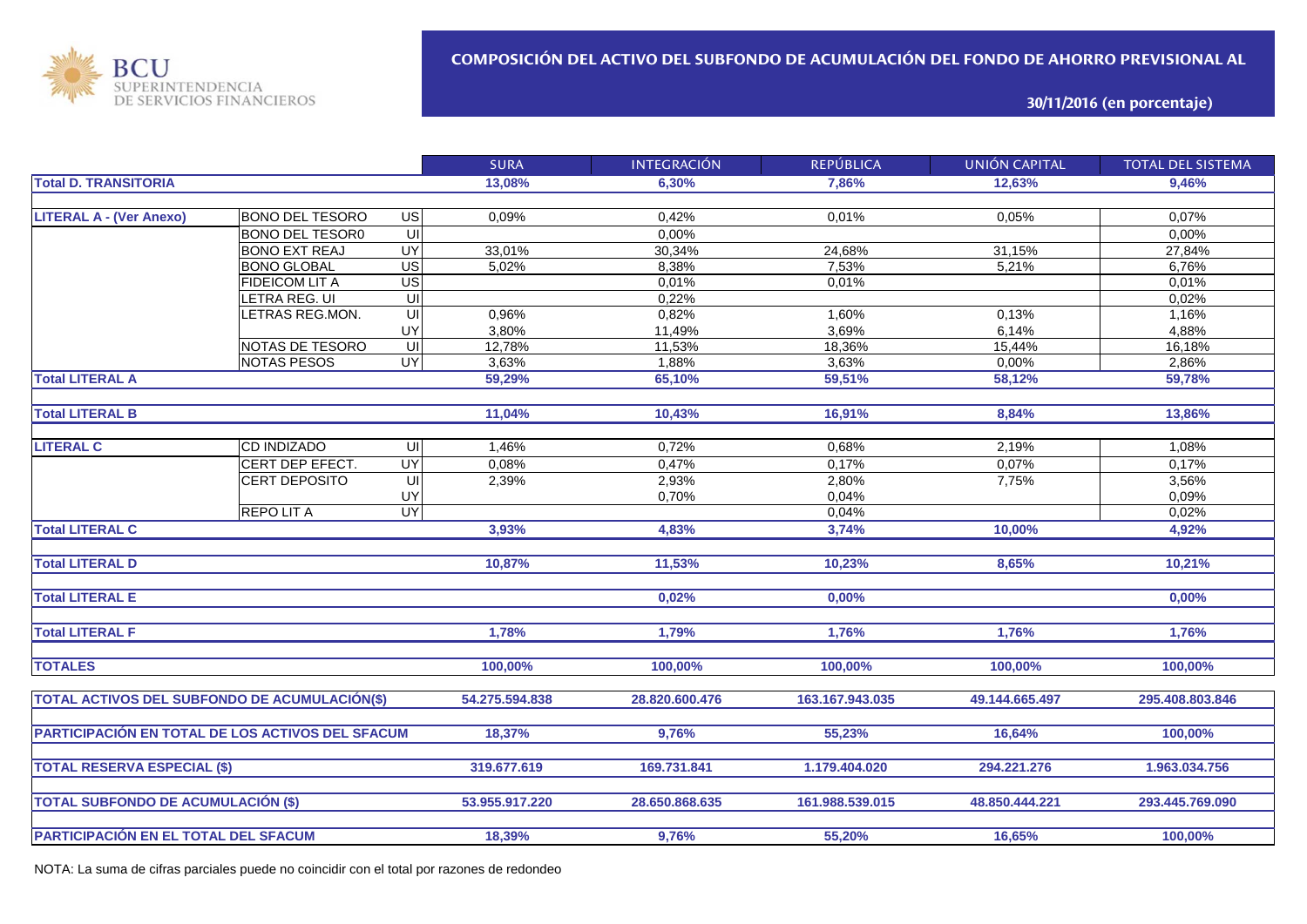# **A N E X O**

### **MAYOR O IGUAL AL 2% DEL SUBFONDO DE ACUMULACIÓN** *30/11/16* **DETALLE DE LOS INSTRUMENTOS QUE COMPONEN EL LITERAL A CON PARTICIPACIÓN**

| COMPOSICIÓN LITERAL 'A'                             |                             |               |             |                       |  |  |  |
|-----------------------------------------------------|-----------------------------|---------------|-------------|-----------------------|--|--|--|
| <b>TIPO DE INSTRUMENTO</b>                          | <b>INSTRUMENTO</b>          | <b>MONEDA</b> | % S/ACT FAP | <b>TOT. SISTEMA %</b> |  |  |  |
| <b>BONOS DEL TESORO (BT - BL)</b>                   | <b>INSTRUMENTOS VARIOS</b>  | UI            | 0,00%       |                       |  |  |  |
|                                                     | <b>INSTRUMENTOS VARIOS</b>  | US            | 0,07%       |                       |  |  |  |
|                                                     | <b>SUB TOTAL</b>            |               |             | 0,07%                 |  |  |  |
| <b>BONOS EXTERNOS REAJUSTABLES (BEUY)</b>           | BEUY 00060 R270405EUYF      | UY            | 5,59%       |                       |  |  |  |
|                                                     | BEUY 00060 R281215EUYF      | UY            | 7,90%       |                       |  |  |  |
|                                                     | BEUY 00060 R300710EUYF      | UY            | 7,45%       |                       |  |  |  |
|                                                     | BEUY 00060 R370626EUYF      | UY            | 5,05%       |                       |  |  |  |
|                                                     | <b>IINSTRUMENTOS VARIOS</b> | UY            | 1,85%       |                       |  |  |  |
|                                                     | <b>SUB TOTAL</b>            |               |             | 27,84%                |  |  |  |
| <b>BONOS GLOBALES (BE)</b>                          | BE 00060 F271027EUSF        | US            | 3,15%       |                       |  |  |  |
|                                                     | <b>INSTRUMENTOS VARIOS</b>  | US            | 3,61%       |                       |  |  |  |
|                                                     | <b>SUB TOTAL</b>            |               |             | 6,76%                 |  |  |  |
| <b>FIDEICOMISOS FINANCIEROS (FA)</b>                | <b>INSTRUMENTOS VARIOS</b>  | <b>US</b>     | 0.01%       |                       |  |  |  |
|                                                     | <b>SUB TOTAL</b>            |               |             | 0,01%                 |  |  |  |
| LETRAS DE REGULACIÓN MONETARIA CUPÓN 0 (LRM Y LRUI) | <b>INSTRUMENTOS VARIOS</b>  | UI            | 0.02%       |                       |  |  |  |
|                                                     | <b>INSTRUMENTOS VARIOS</b>  | UY            | 4,88%       |                       |  |  |  |
|                                                     | <b>SUB TOTAL</b>            |               |             | 4,90%                 |  |  |  |
| LETRAS DE REGULACIÓN MONETARIA (LBUI)               | <b>INSTRUMENTOS VARIOS</b>  | UI            | 1.16%       |                       |  |  |  |
|                                                     | <b>SUB TOTAL</b>            |               |             | 1,16%                 |  |  |  |
| <b>NOTAS DEL TESORO (NAUI)</b>                      | NAUI 0006000013EUIF20250525 | UI            | 2,93%       |                       |  |  |  |
|                                                     | NAUI 0006000016EUIF20190127 | UI            | 4,51%       |                       |  |  |  |
|                                                     | NAUI 0006000019EUIF20220927 | UI            | 2,12%       |                       |  |  |  |
|                                                     | <b>INSTRUMENTOS VARIOS</b>  | UI            | 6,61%       |                       |  |  |  |
|                                                     | <b>SUB TOTAL</b>            |               |             | 16,18%                |  |  |  |
| <b>NOTAS PESOS</b>                                  | NA 0006000008EUYF20200729   | UY            | 2.43%       |                       |  |  |  |
|                                                     | <b>INSTRUMENTOS VARIOS</b>  | UY            | 0,43%       |                       |  |  |  |
|                                                     | <b>SUB TOTAL</b>            |               |             | 2,86%                 |  |  |  |
| <b>TOTAL INSTRUMENTOS LITERAL 'A'</b>               |                             |               | 59.78%      | 59,78%                |  |  |  |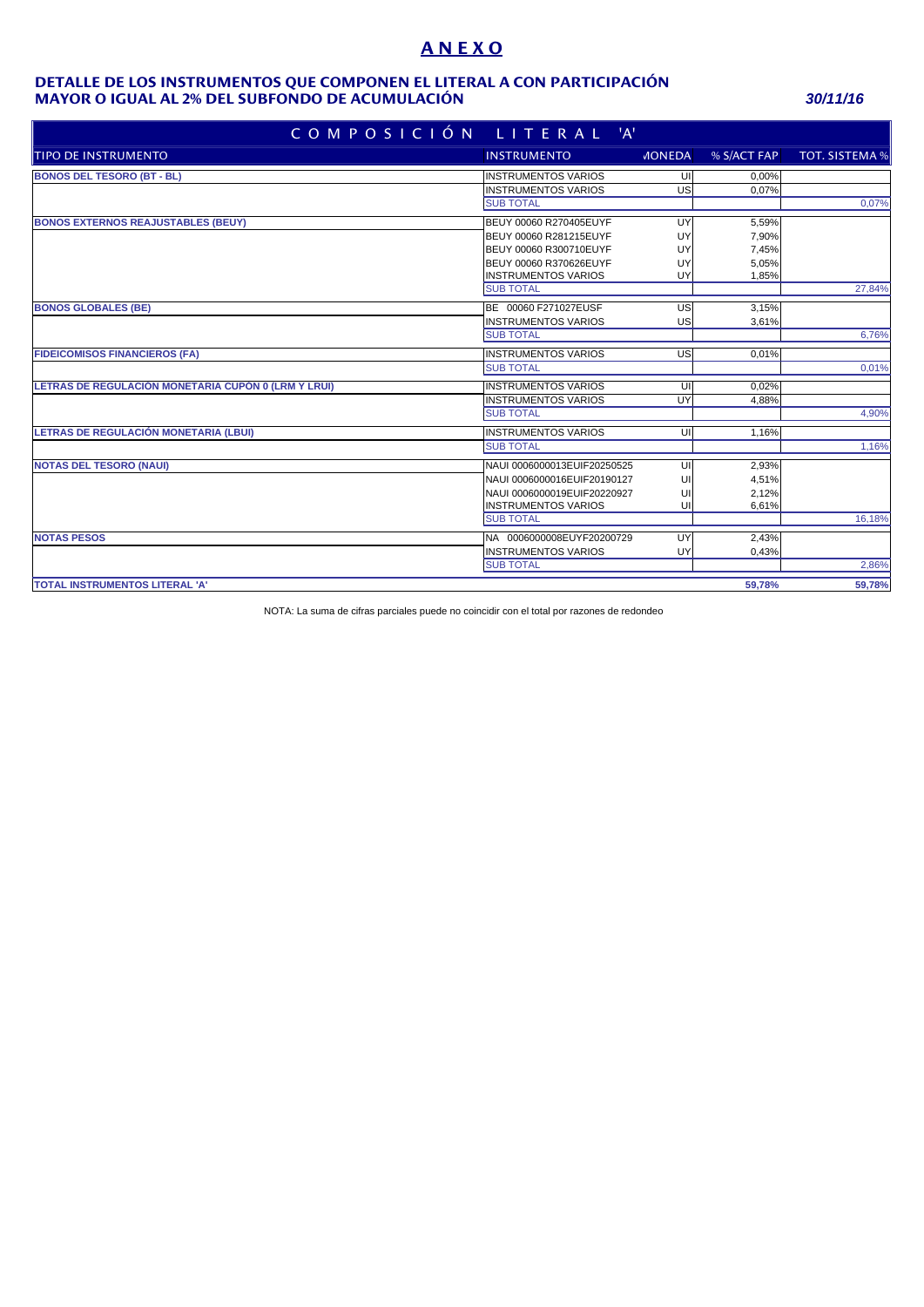

### **COMPOSICIÓN DEL ACTIVO DEL SUBFONDO DE RETIRO DEL FONDO DE AHORRO PREVISIONAL AL**

**30/11/2016 (en porcentaje)**

|                                                 |                        |    | <b>SURA</b>   | <b>INTEGRACIÓN</b> | <b>REPÚBLICA</b> | UNIÓN CAPITAL | <b>TOTAL DEL SISTEMA</b> |
|-------------------------------------------------|------------------------|----|---------------|--------------------|------------------|---------------|--------------------------|
| <b>Total D. TRANSITORIA</b>                     |                        |    | 11,99%        | 9,25%              | 7,51%            | 6,49%         | 8,15%                    |
|                                                 |                        |    |               |                    |                  |               |                          |
| <b>LITERAL G - (Ver Anexo)</b>                  | <b>BONO DEL TESORO</b> | US |               | 0,88%              | 0,09%            |               | 0.11%                    |
|                                                 | <b>BONO DEL TESOR0</b> | UI | 0,51%         | 0.06%              | 0,41%            | 0,97%         | 0,49%                    |
|                                                 | <b>BONO EXT REAJ</b>   | UY | 1.99%         | 4.01%              | 3.21%            | 4,15%         | 3,22%                    |
|                                                 | <b>BONO GLOBAL</b>     | US | 0,03%         | 0,13%              | 0,00%            |               | 0,02%                    |
|                                                 | LETRA REG. UI          | UI |               | 0,08%              |                  |               | 0,01%                    |
|                                                 | LETRAS REG.MON.        | UI | 10,52%        | 10,29%             | 17,03%           | 11,35%        | 14,76%                   |
|                                                 |                        | UY | 29,08%        | 32,40%             | 13,68%           | 24,85%        | 18,89%                   |
|                                                 | <b>NOTAS DE TESORO</b> | UI | 14.36%        | 12.92%             | 17.91%           | 25.98%        | 18.25%                   |
|                                                 | <b>NOTAS PESOS</b>     | UY | 8,68%         | 7.17%              | 17.33%           | 1.81%         | 13,05%                   |
| <b>Total LITERAL G</b>                          |                        |    | 65,17%        | 67,95%             | 69,66%           | 69,11%        | 68,79%                   |
|                                                 |                        |    |               |                    |                  |               |                          |
| <b>LITERAL H</b>                                | CERT DEP EFECT.        | UY | 0,08%         |                    | 0.11%            | 0,74%         | 0.19%                    |
|                                                 | <b>CERT DEPOSITO</b>   | UI | 11,32%        | 13,04%             | 10,48%           | 12,92%        | 11,14%                   |
|                                                 |                        | UY |               |                    | 1,11%            |               | 0,71%                    |
| <b>Total LITERAL H</b>                          |                        |    | 11,40%        | 13,04%             | 11,71%           | 13,66%        | 12,04%                   |
| <b>Total LITERAL I</b>                          |                        |    | 8,49%         | 6,80%              | 8,12%            | 7,76%         | 8,04%                    |
| <b>Total LITERAL K</b>                          |                        |    | 2,95%         | 2,96%              | 2,99%            | 2,98%         | 2,98%                    |
|                                                 |                        |    |               |                    |                  |               |                          |
| <b>TOTALES</b>                                  |                        |    | 100,00%       | 100,00%            | 100,00%          | 100,00%       | 100,00%                  |
| <b>TOTAL ACTIVOS DEL SUBFONDO DE RETIRO(\$)</b> |                        |    | 9.721.776.895 | 4.112.674.094      | 40.629.305.412   | 9.527.821.991 | 63.991.578.392           |
| PARTICIPACIÓN EN TOTAL DE LOS ACTIVOS DEL SFRET |                        |    | 15,19%        | 6,43%              | 63,49%           | 14,89%        | 100,00%                  |